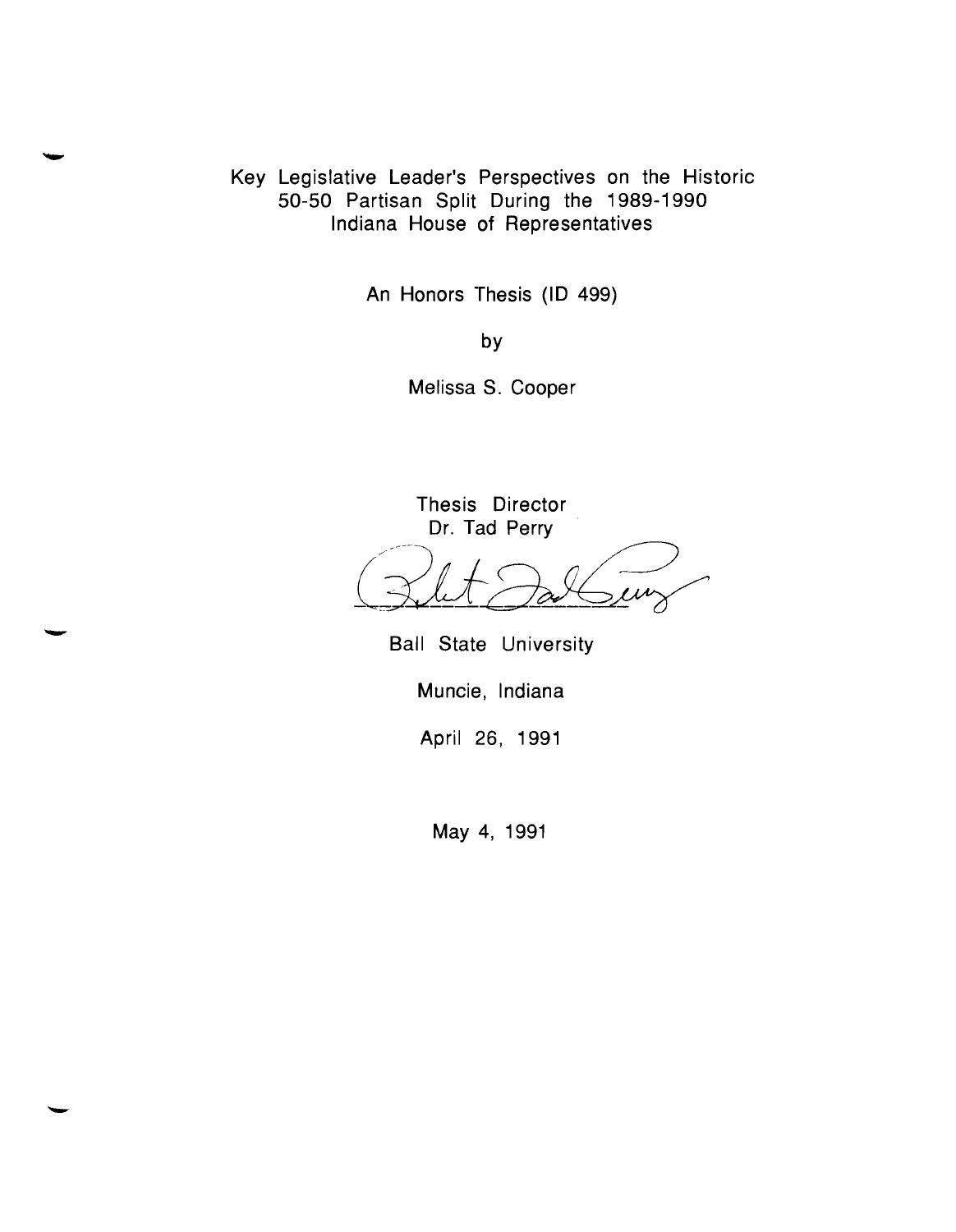For the first time in 172 years, no one had control. After the 1988 November general election, the Indiana House of Representatives found itself in quite a predicament; the citizens of Indiana had elected 50 Republicans and 50 Democrats to the Indiana House, giving neither party a majority, and thus, the power to organize and lead the House. Neither the Indiana Constitution, nor the House rules provided a mechanism for organizing the House when the membership was equally divided politically, so a whole new set of rules had to be developed. Faced with a unique, but troublesome situation, House party leaders began the usual festive and ceremonial "Organization Day" with bickering and stalemate.

From November 22-24, 1988 the war raged. Legislators spent nearly 24 hours a day in negotiations, caucuses, and floor debate. No one could seem to agree. Proposal after proposal was heard and rejected as the legislative days ticked away, and the Thanksgiving holiday drew near. The House members considered electing one speaker and dividing the committee chairmanships evenly between the two parties, but this idea failed for the lack of agreement on which party would hold the powerful speaker position. Another option the legislators contemplated would have given one party the speakership and the other party the important committee chairmanships like Ways & Means, Rules, and Commerce. Incidentally this proposal also failed. The Speaker of the House would still have been too powerful; by simply not assigning bills to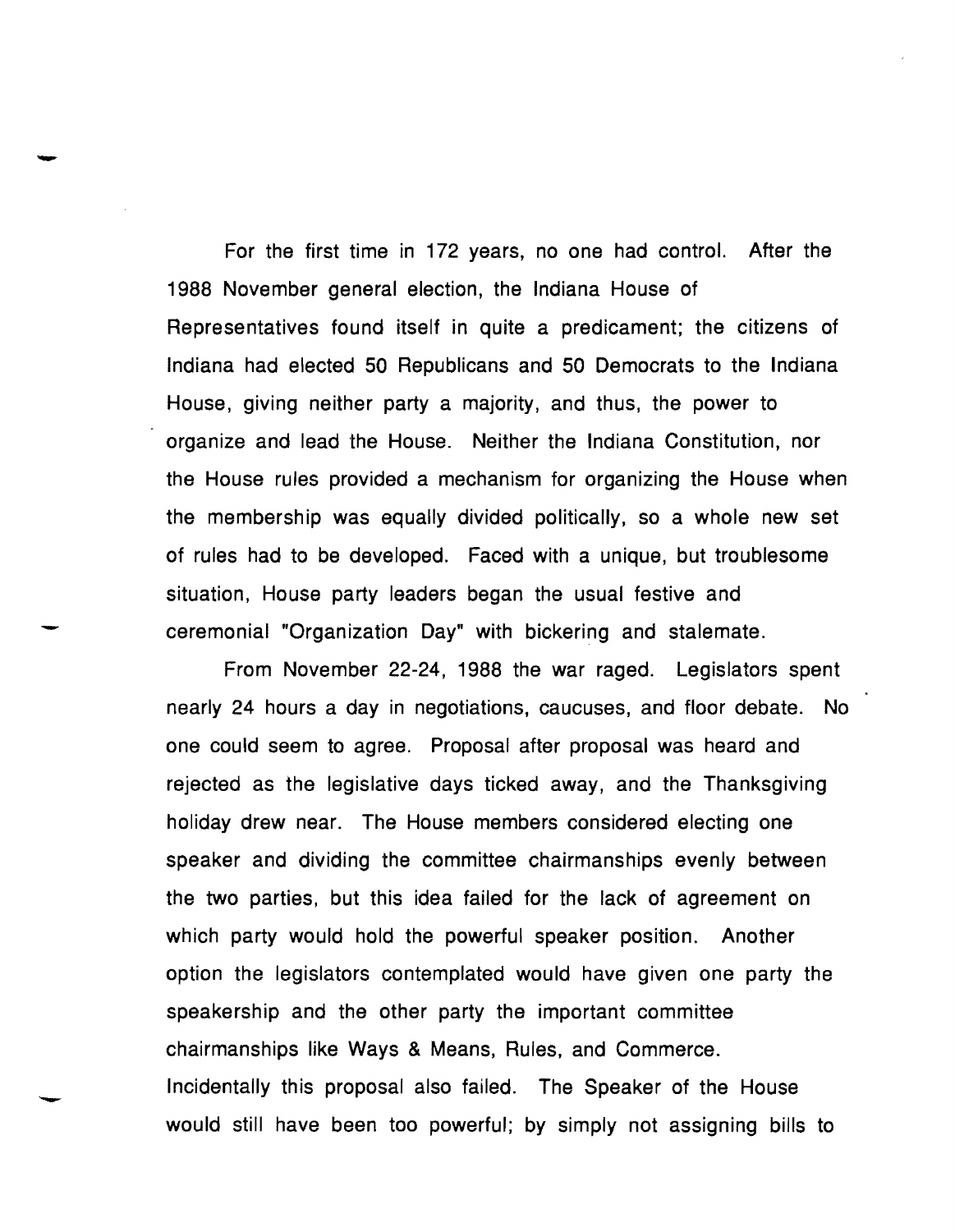the committees chaired by the opposite party, the speaker would maintain ultimate authority. Realizing that the power of the speakership presented the biggest hurdle to organizing, Representative Mannweiler suggested that both he and Representative Phillips step out of the race for Speaker of the House and an outside party, not a member of the House, would be elected. Following the path of the other options, this idea was also rejected. Although House rules provide that the speaker does not have to be elected from the House membership, the legislators did not want an outside party to be their leader. It seemed as if a compromise would never be reached. However, after further looking at similar situations in other states and the compromises they reached to solve their problems, a workable agreement finally evolved.

The state of Washington, a decade earlier, solved their dilemma of a tied legislature with a "co-speaker, co-committee chairman, co-everything" system that gave each party the same amount of power and control (Comparative... 15).

"The co-speakers in Washington presided on alternate days and co-chaired the Rules committee through which every bill must go before being placed on the House calendar. Each committee had an equal number of party members, and the six major committees were co-chaired. The remaining fourteen committees were parceled out with ...seven to each party. A bill could only come out of a committee with a majority vote, so each side had to find a defector. (Comparative... 1979) Although everyone seemed skeptical about the chances of the

Washington plan succeeding, "the plan worked reasonably well and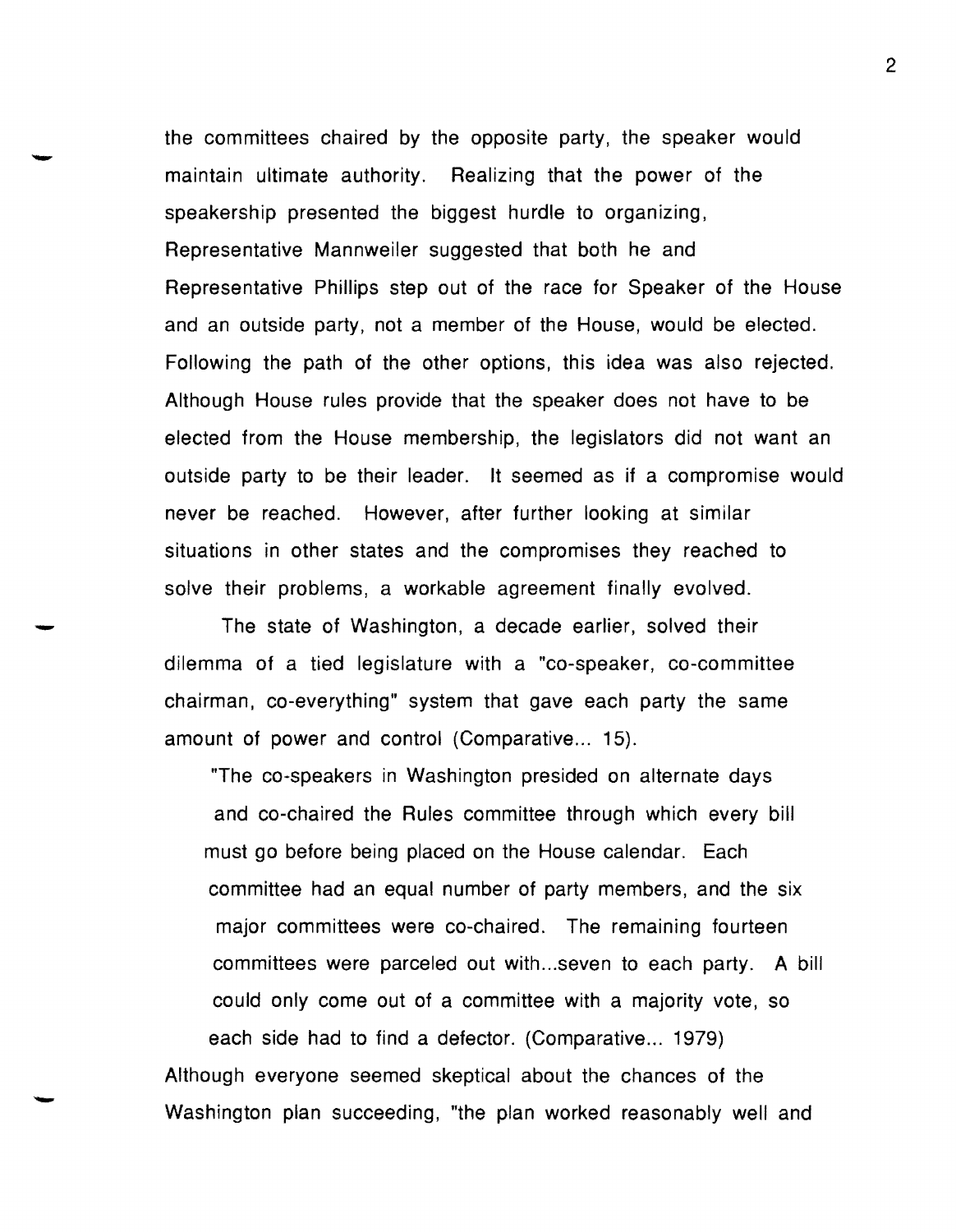objective observers seemed to feel the overall output more than satisfactory" (Comparative... 1979). Credit for the success of the Washington co-system was attributed to the "personal friendship and extensive negotiation between the co-speakers" (Comparative ... 1979). Analysts of the Washington experiment say the co-system was held together by the cooperative personalities of the speakers and their caucuses (Comparative... 1979). Given Indiana's history strong partisan politics and that no other option seemed acceptable, a sharing of power seemed the only feasible option.

Modeling after Washington's precedent, the Indiana House developed an agreement both parties felt comfortable accepting.1 Under the dual-control agreement, Representatives Paul Mannweiler (R) and Michael Phillips (D) became co-speakers of the House of Representatives presiding on alternating days. Both speakers had to agree on the assignment of bills to the committee, or if no agreement could be reached, they would each assign bills authored by their own party members. Along with the co-speakers, the dualcontrol system brought with it two of every position. There were co-committee chairmen, co-clerks, co-readers, co-janitors, etc. From staff members and salaries to office space and desk size, each party had to share power as equally a possible. The state spent an additional \$1.9 million more than originally budgeted for the operation of the House of Representatives ensuring that each party had equal office space, staffs, and salaries (Blum 6). Perhaps the

1See Appendix I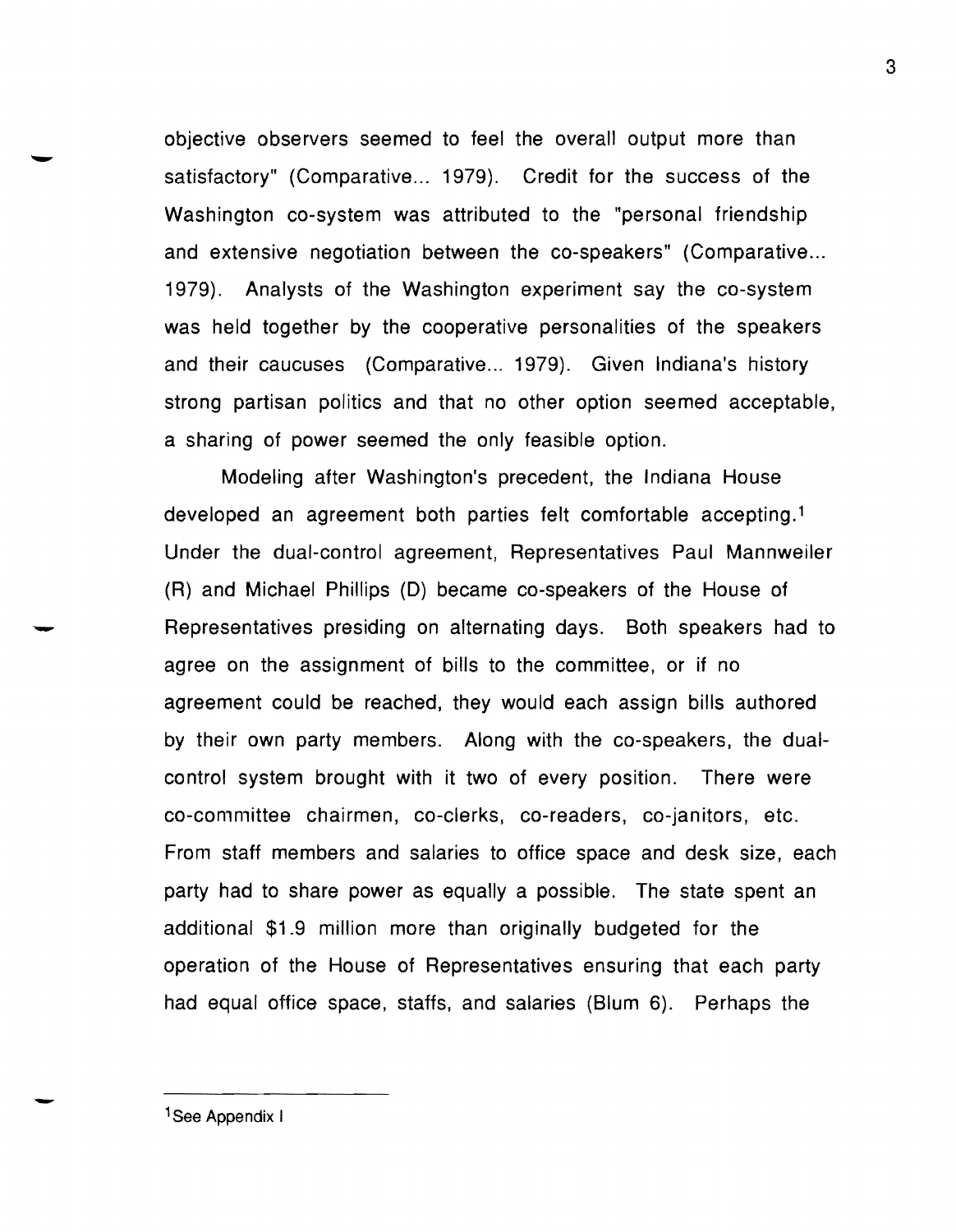biggest change, however, that came with the 50-50 split, was the stripping of the speaker's powers.

For the first time in 172 years, the Speaker of the House did not have the power to control the flow of legislation. In years past, not only could the Speaker assign bills to a committee, but he could set the calendar, and he held the sole ability of calling bills to the floor. The speaker decided what bills would appear on the calendar, and when, if ever, they would be debated and voted upon on the floor. One person, the speaker, held an immense amount of power; he could dictate and control the entire House of Representatives. Under the co-system individual members of the House were given the power to call their own bills from the calendar to the floor, and the speaker no longer had the authority to set the calendar. So, any bill that passed out of a committee would appear on the calendar and could be called to the floor by its author. Unlike the Washington plan where a bill required a majority vote to move out of committee, Indiana adopted a rule that any bill receiving a tie vote in committee would pass to the floor for further consideration. For this reason much legislation reached the floor of the House. Another new rule the cosystem instigated was the two-hour amendment rule. Members could no longer offer an amendment from the floor unless it had been filed with the clerks two hours before session began.

Every organization needs someone in control, someone to lead, someone to give direction, someone to negotiate, someone to mediate, and some one to represent the group as a whole. Because good leadership and knowing who is in control is vital to the operation and success of any organization, the co-system provided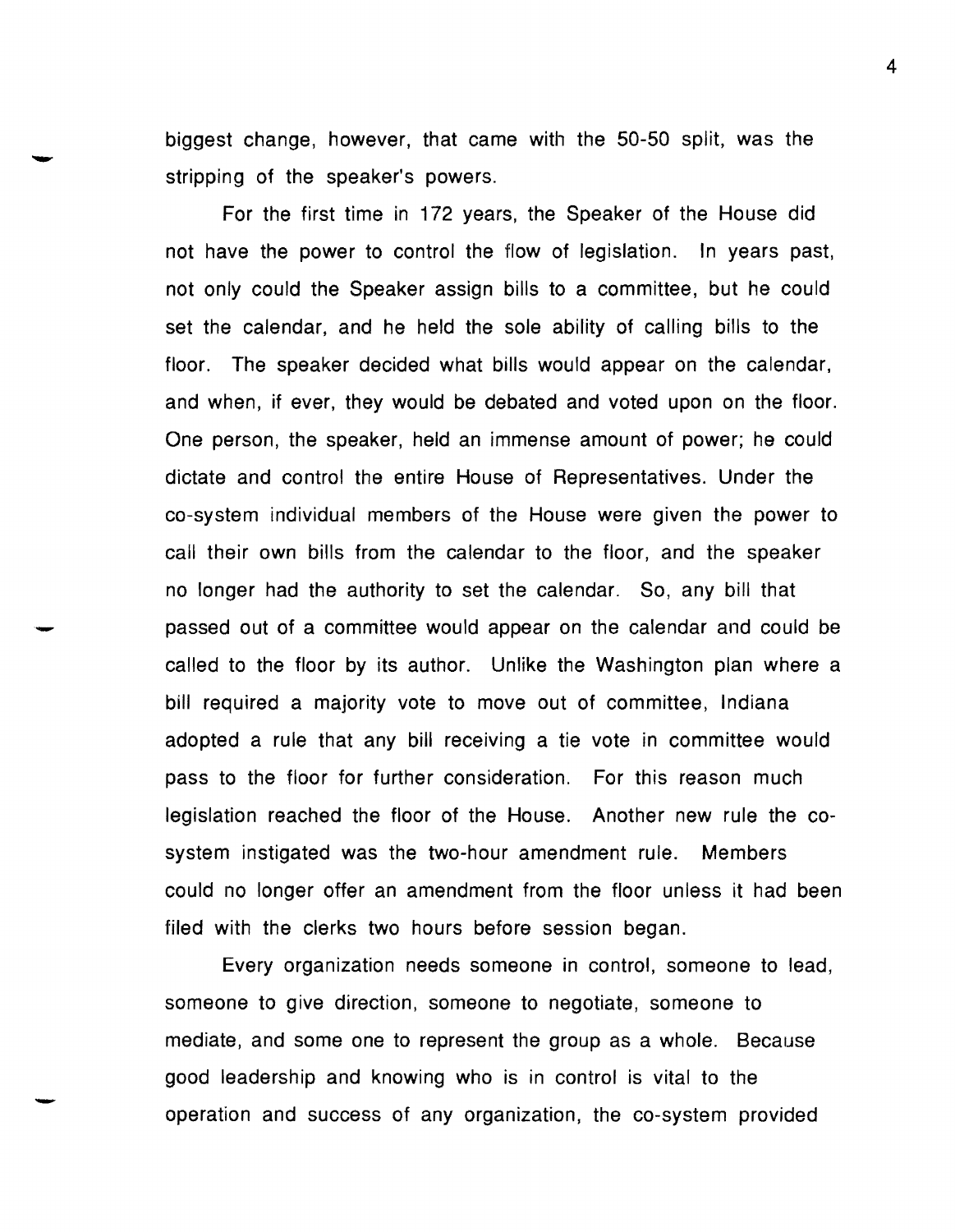an interesting challenge. With two leaders for every position, it an interesting challenge. With two leaders for every position, it<br>was not always clear who was in control. The effectiveness in the operation of the 1989-1990 Indiana House of Representatives can thus be determined by looking at the co-system from the "hands-on" perspectives of the key legislative leaders: the co-speakers, the cofloor leaders, the co-chairmen of the Ways & Means committee (Probably the most important House committee). and the Senate party leaders.

> By personally interviewing the eight following legislative leaders a better understanding of the co-system was developed.

| Co-Speakers          | Co-Ways & Means Chairmen |
|----------------------|--------------------------|
| Paul Mannweiler (R)  | Patrick Kiely (R)        |
| Michael Phillips (D) | Patrick Bauer (D)        |
|                      |                          |

Co-Floor Leaders Senate Party Leaders<sup>2</sup> Richard Dellinger (R) Robert Garton (R) Stan Jones (D) Dennis Neary (D)

The following portion of this paper has been divided into sections, comparing partisan views of the system and then comparing how each co-counterpart viewed the effectiveness of the 1989-1990 sessions. Comparisons were made both on a partisanship basis and within each co-pair to see how viewpoints were similar and different. The first goal of each interview was establishing

2See Appendix II for biographical details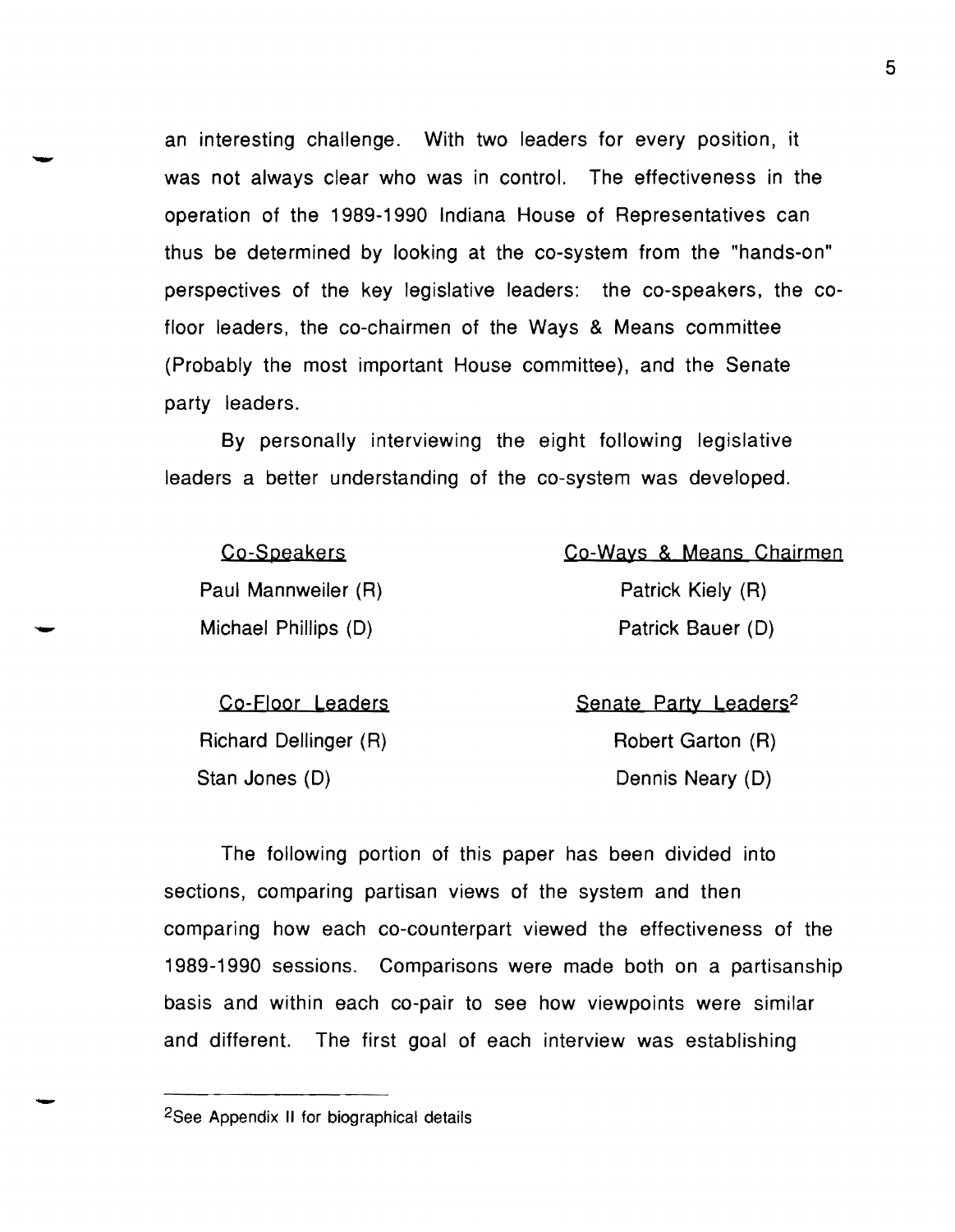that each legislator had enough of a legislative background to compare a quote "normal" session to the 50-50 split sessions (The legislators averaged 15 1/2 years experience each.). It was important that each leader could give a fair view of the co-system by comparing its changes to the system of past years.

## **The Partisan Perspective:**

When asked why Indiana opted for the dual-control system, all eight legislators agreed that time constraints played a big role in the decision. Representative Dellinger suggested that, "It was the necessity of moment. We are the citizen legislature, and we didn't want to waste any more time". $3$  With precious legislative days ticking away, and prediems ending if the legislature did not organize quickly, compromise was a must. Indiana only has 61 legislative days in a long session to pass a budget, and each day wasted trying to organize was one less day to work on legislation. "We made up our mind what we wanted for the state, and the idea of sharing power was important," Representative Jones noted. Representative Mannweiler added that, "From past experiences we knew the strong partisanship we were dealing with, and we knew cooperation and having an equal say was a must." The overall consensus, thus, seemed to be that time pressures and cooperating in a compromise were the main reason Indiana decided to model its dually-controlled House after the Washington system.

<sup>&</sup>lt;sup>3</sup>All quotations in this paper, unless otherwise noted, are from the personal interviews conducted with the eight legislative leaders as documented in the works cited page.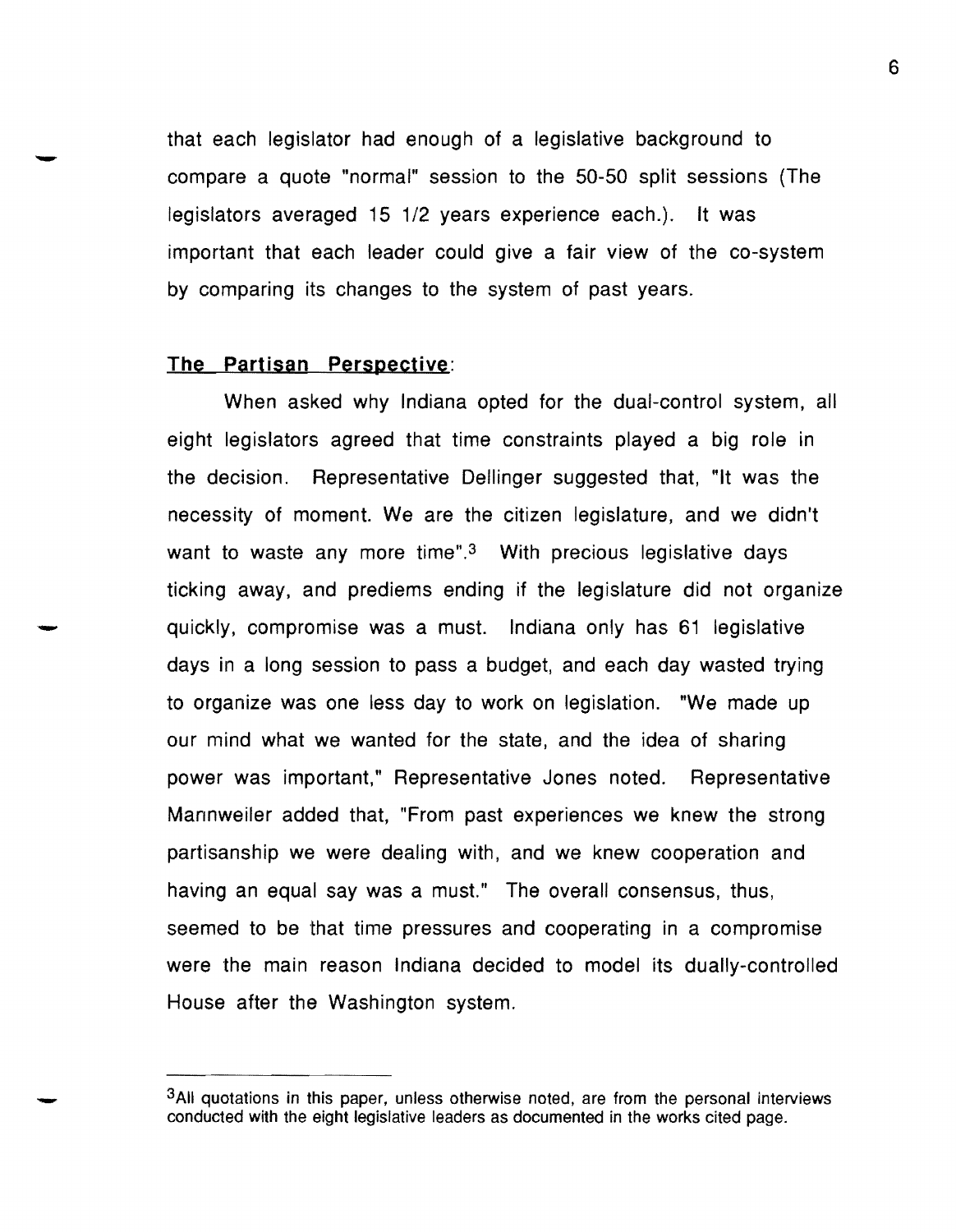The question posed, "How effective do you think the dual control system worked?", drew clear partisan lines. The Democrats interviewed thought the co-system worked quite well, while the Republicans overwhelmingly thought the system failed. Democratic views ranged from Representative Phillip's statement, "The system was very effective based on our accomplishments; we passed a budget and much good legislation", and Representative Bauer's feeling of "cooperation and working well together". To the Republican expression of sentiments like Senator Garton's, "The session was allowed to operate", and Representative Kiely's, "We survived; that's a positive". Although most of the legislators used the same criteria--what was accomplished, the budget and other necessary legislation--as the basis for determining effectiveness, they viewed it from opposite perspectives. Republicans acknowledged those accomplishments, but did not feel those were enough to deem the system effective; Democrats thought that was enough to call it effective. Representative Dellinger felt the system was also ineffective because "the committee process of weeding out bills did not happen, and that is what the process is about." He felt like someone had to be in control, and with the co-system, that was just not the case. From the opposite perspective, Representative Jones felt that "the committees were no longer acting as a bottleneck and more bills were passed." That fact was a good point from his point of view. Using the same criteria, one man views the function of the committees as a "weeding out" process, and the other as a "churning out" process. Two different views on the same thing, bring about two different views on effectiveness.

7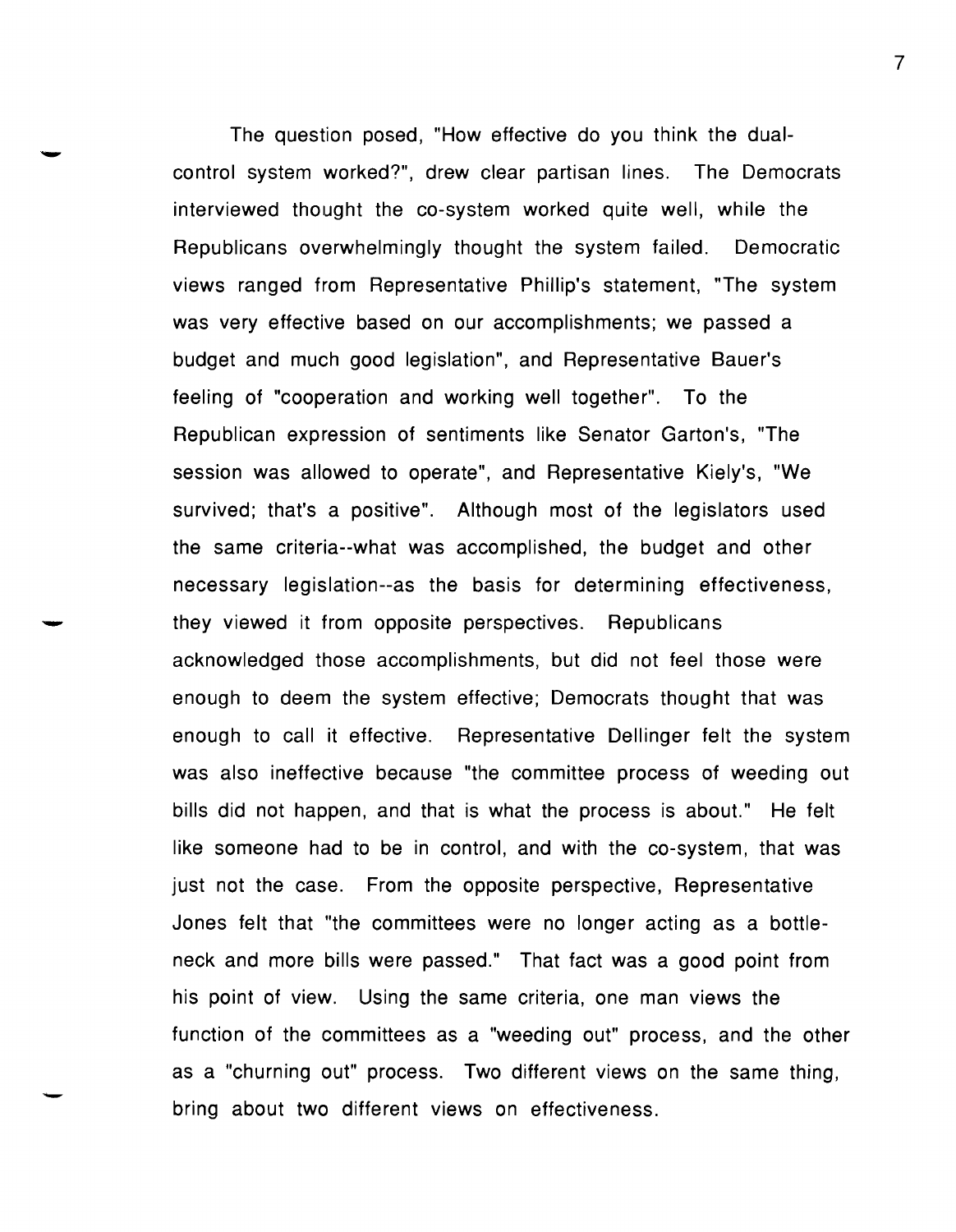Did Indiana set a good precedent for itself should the legislature ever face the same situation? Again, Republicans had more negative feelings to express than the optimistic Democrats. Representative Mannweiler said, "It was a freak show, but what else could we do?", and Representative Dellinger remarked, "Well, we set one, but not a good one. We took the easy way out." Representatives Phillips, Bauer, and Jones insisted that Indiana had set a good precedent for itself, "The system was more bipartisan and fair...there is no other way to solve the problem effectively." Although seven of the eight legislators interviewed expressed varying degrees of enthusiasm for the system, only Senator Neary felt "Indiana should try a different system if ever in the same situation. "

The overall effectiveness rating on a scale from one to ten, with ten being highest, average a six. All of the legislator interviewed agreed that the system worked fairly well during the 1989 session, and failed during the 1990 short session. The pressures of a redistricting election and knowing that the mismatched marriage was about to end contributed to the legislators lack of cooperation. "Tensions were high, people quit trying to make the system work, and things just got UGLY!", Representative Bauer exclaimed. Each party was trying to make a good record for itself, and to make an example of the other party before the fall elections. Representative Kiely verbalized a common sentiment by saying, "We [Indiana] deserve a five on a scale from one to ten, based on the fact that the state survived those two years of dual-control." Representative Kiely rated the system a six because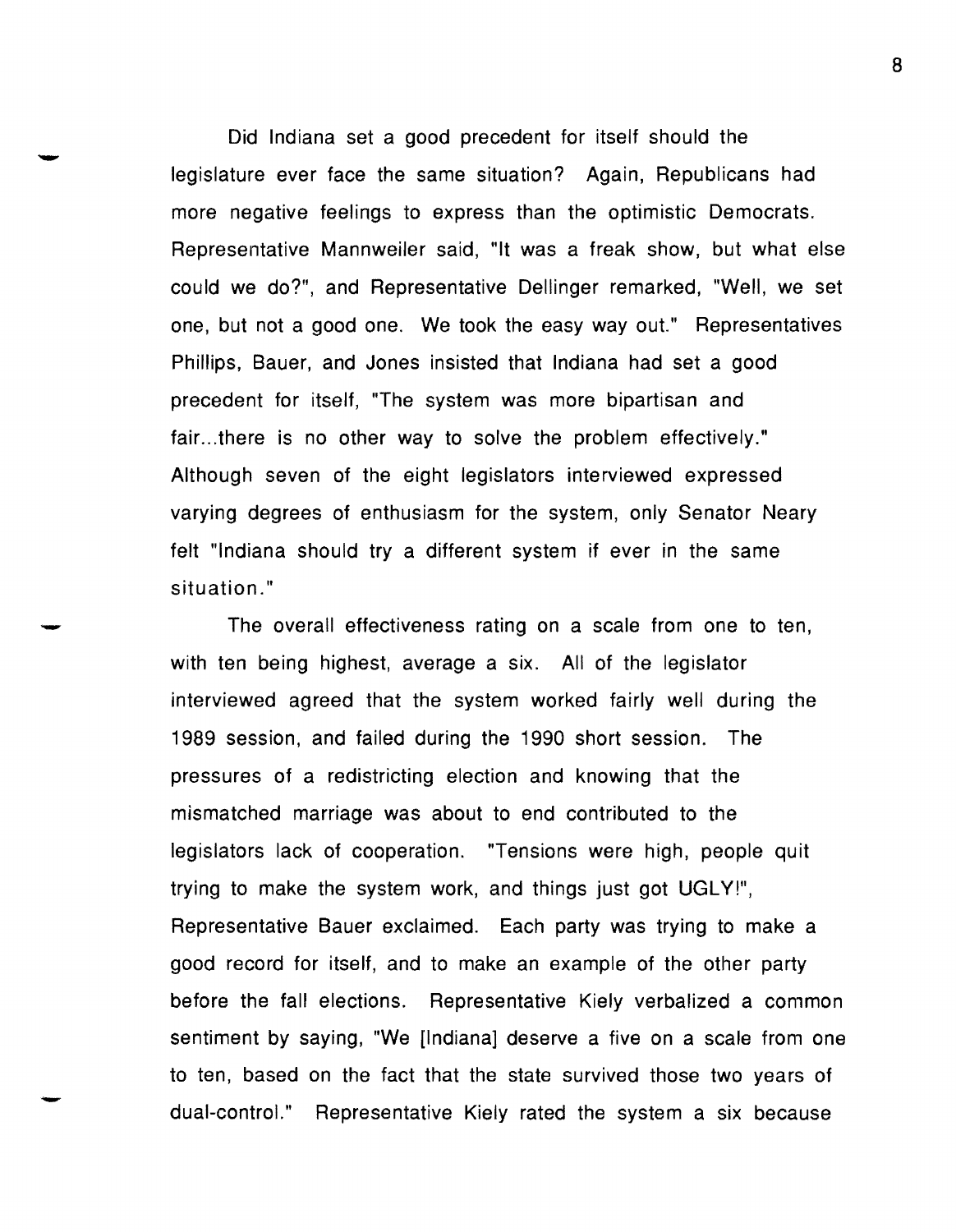of the short session disagreements. On the other hand,

Representative Bauer gave the dual-control system "a nine on a scale from one to ten, because we got the job done under really difficult circumstances." Representative Bauer "would have said a ten if not for the ugliness of the short session." Senator Garton also failed the co-system during the short session, "We wanted it to work the first year, so I'd sayan eight on a scale from one to ten, but only a three the second year." The short session, the second year, really challenged the system. The co-system can, and did, operate quite effectively, but the system so relied on the cooperation and compromise of the individual legislators, it also operated quite inefficiently at times. The legislature accomplished its minimum goal--passing a budget--enough, some say, to deem the whole system effective.

How did the co-system affect the number of bills heard and enacted into law? As expressed earlier, "Committees became fountains spewing to the floor 50 percent more legislation that normal (Traub, "Refinements..." F-4). Senator Garton commented, "Anything that came to the floor, which was a lot, passed; there were no checks and no balances." On the same note Representative Dellinger remarked, "The Senate was our check on our outpour of legislation." Representative Jones and Bauer felt, "More bills were heard, but so what? What is wrong with getting more ideas heard and voted on? They were better bills with more input, balance, and bipartisan support." How did the number actually pan out? In the 1989 long session, 354 bills became law, and in the short session, 185 new laws were enacted (The House and Senate Journals 1989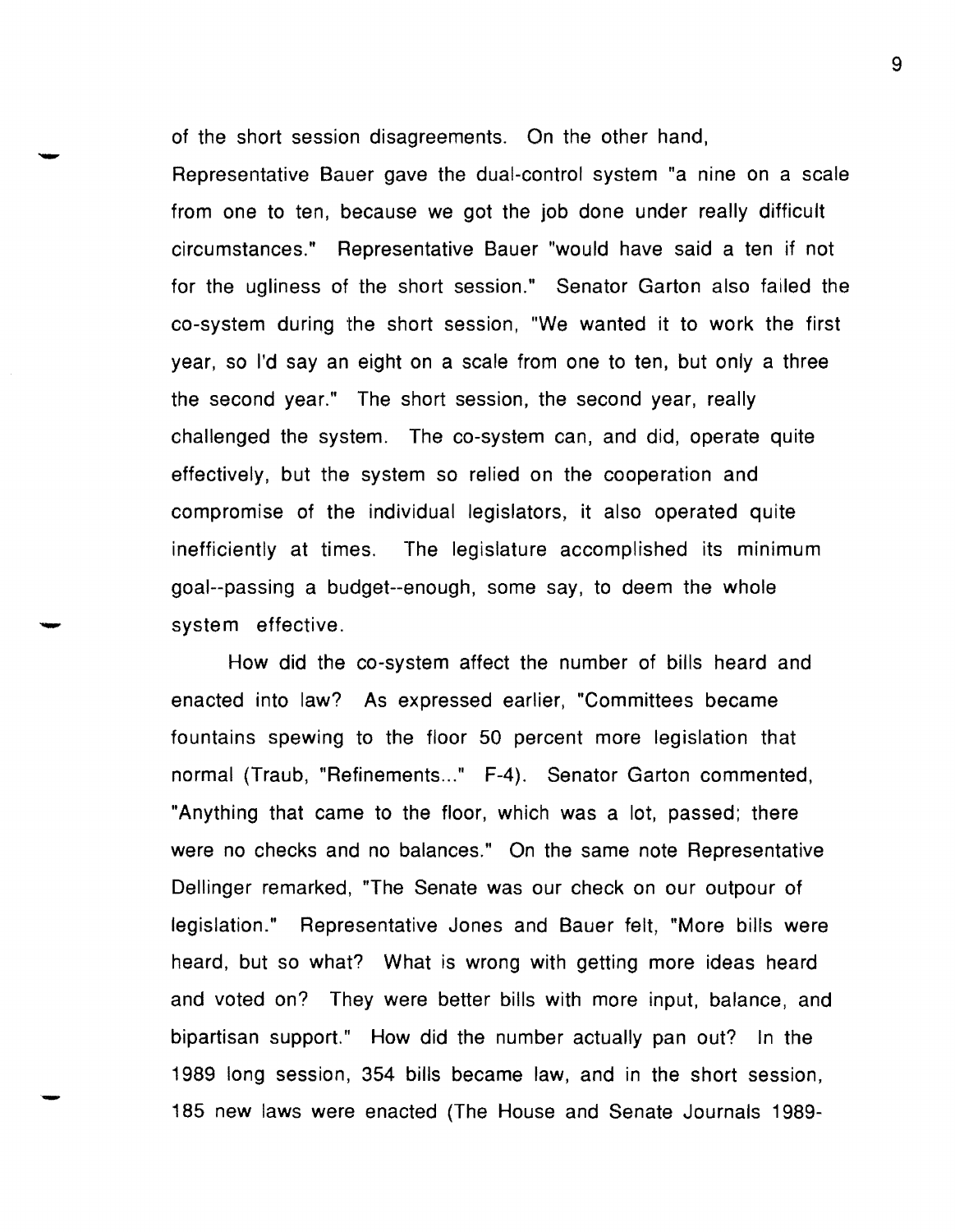1990). The House approved approximately 125 more bills during 1989 than in either the 1985 or 1987 sessions (Newland, "Dual..." A-2). "In the past three short sessions, the legislature approved and the governor signed into law 210, 220, and 251 new laws (Traub F-4). The co-system, when both years are looked at as a whole, produced about the same number of bills as any other two year session.

Politically it seems that the Democrats are more affectionate toward the dual-control system that the Republicans. Both parties felt the state survived, passed a budget, and enacted other good legislation during the 1989-1990 sessions, and both parties used the above mentioned criteria for determining effectiveness. The difference came between the parties on philosophical points of view. The same criteria were seen as good by Democrats, and not enough to be called truly effective by the Republicans. We survived the difficult situation. As with the legislators, determination of effectiveness must be left up to the individual's point of view.

# **The Co-Speakers:**

How were your respective jobs different under the co-system? "No one had control, so no one took responsibility," both Representatives Mannweiler and Phillips agreed. "We had to make joint decisions, and compromise was key," Representative Phillips noted. With the individual members holding the power to control the fate of their own bills, and the calendar being set automatically, the speaker's role became that of a mediator. Under the co-system, both speakers marked manageability and accountability as problems. The calendar was unpredictable, and both caucuses had to have all their

1 0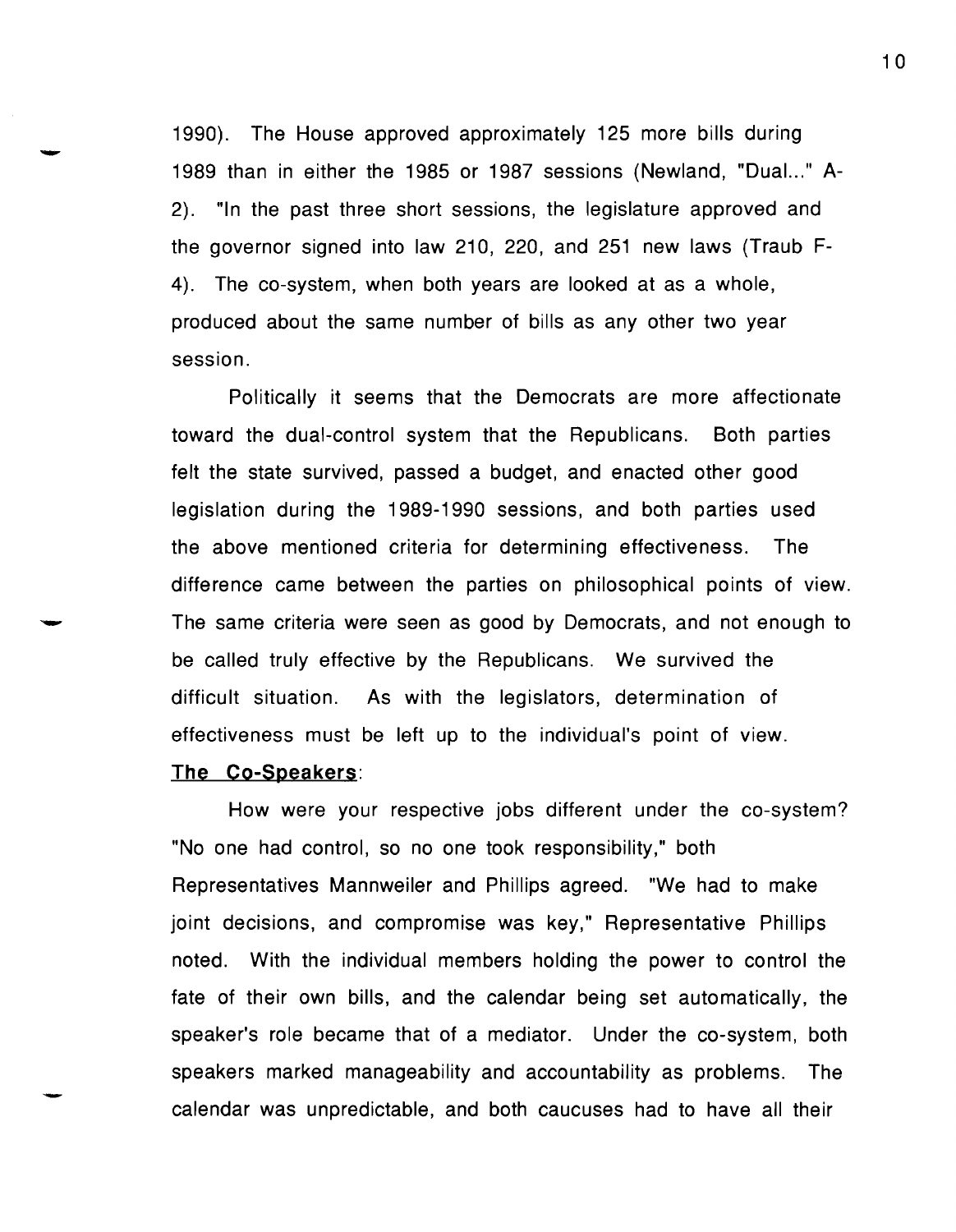members present at all times. Representative Mannweiler felt, "The system was less effective than with a sole speaker, but it worked fairly well. The situation could not be changed, so we had to make it work." Representative Phillips mimicked Representative Mannweiler's perspective concerning handling the situation as best as possible.

How did the speakers feel about the reforms that stripped the speaker of his dictatorial control? Both men felt "the reforms were good and long overdue." "The power of the House has been restored to the membership itself," Representative Phillips declared. "The shared responsibility between leaders and members is a good change .. .Iegislators will be more accountable," Representative Mannweiler assured. No longer can a legislator blame the speaker for killing their bills; each member had to take responsibility for the fate of their own legislation. However, in 1991 with the House of Representatives in Democratic control, the speaker regained the power to set the calendar. Members can still call their own bills to the floor, but they have to be placed on the calendar first. Representative Kiely noted, "The Speaker has all of his power back that he lost during the co-system."

## The Co-Floor Leaders:

Representative Jones and Representative Dellinger provided the most extreme differences of opinion on the effectiveness of the co-system. Representative Jones felt, "The system works better with both parties in control, it's not faster, but the public is better served." Representative Jones was the only legislator interviewed that had only positive comments about the co-system.

1 1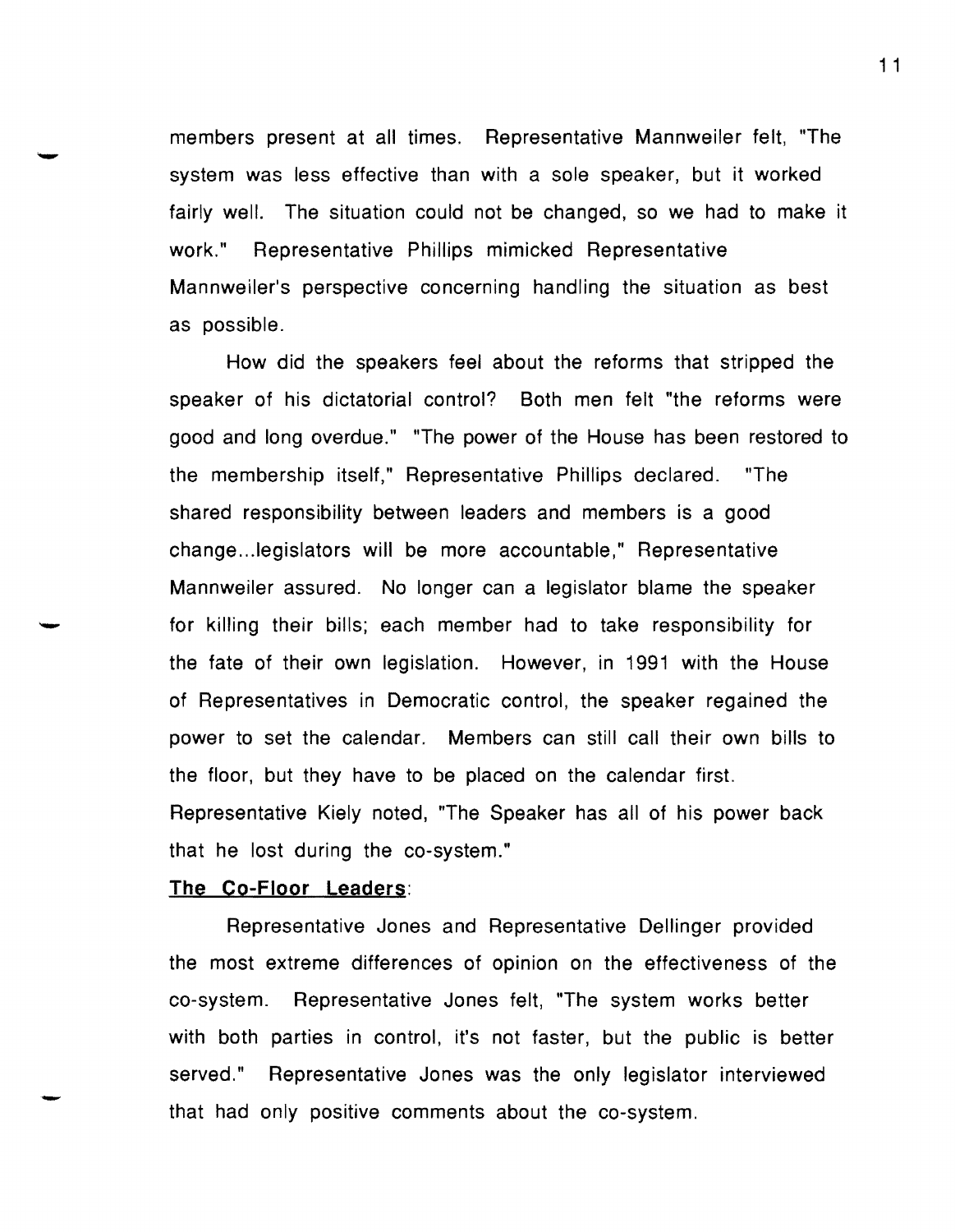Representative Dellinger, on the other hand, was the system's biggest foe, "The system didn't work well at all. Bills were not weeded out, and no one was in control. I may sound a bit oldfashioned," Representative Dellinger continued, "But, I like the speaker holding ultimate control over the flow of legislation." Representative Dellinger liked few of the changes the 50-50 split brought, and Representative Jones thought almost all of the changes attributed to the system's effectiveness.

Each floor leader was responsible for leading their caucus and promoting their respective party positions, similar to their job during any other year. Representative Jones took his lead from the Governor's office and the House Democratic caucus. Representative Dellinger followed the lead of his caucus, and the Superintendent of Public Education, Dean Evans. In the aspect of promoting the party position, the floor leader's role change little under the 50-50 split.

Both Representatives Jones and Dellinger saw more of an emphasis being placed on the individual legislators. "Fifty votes were not enough to pass legislation, but they were enough to block the other party's bills, " Representative Jones commented. Much more time was spent with individual members; if just one legislator refused to vote with the caucus, the other side could pass the bill.

"We called those lone members terrorist because they could destroy everything...we would spend hours in caucus talking to them and talking to them, drag them down to the Governor's office and talk some more, until finally the caucus was united," explained Representative Jones.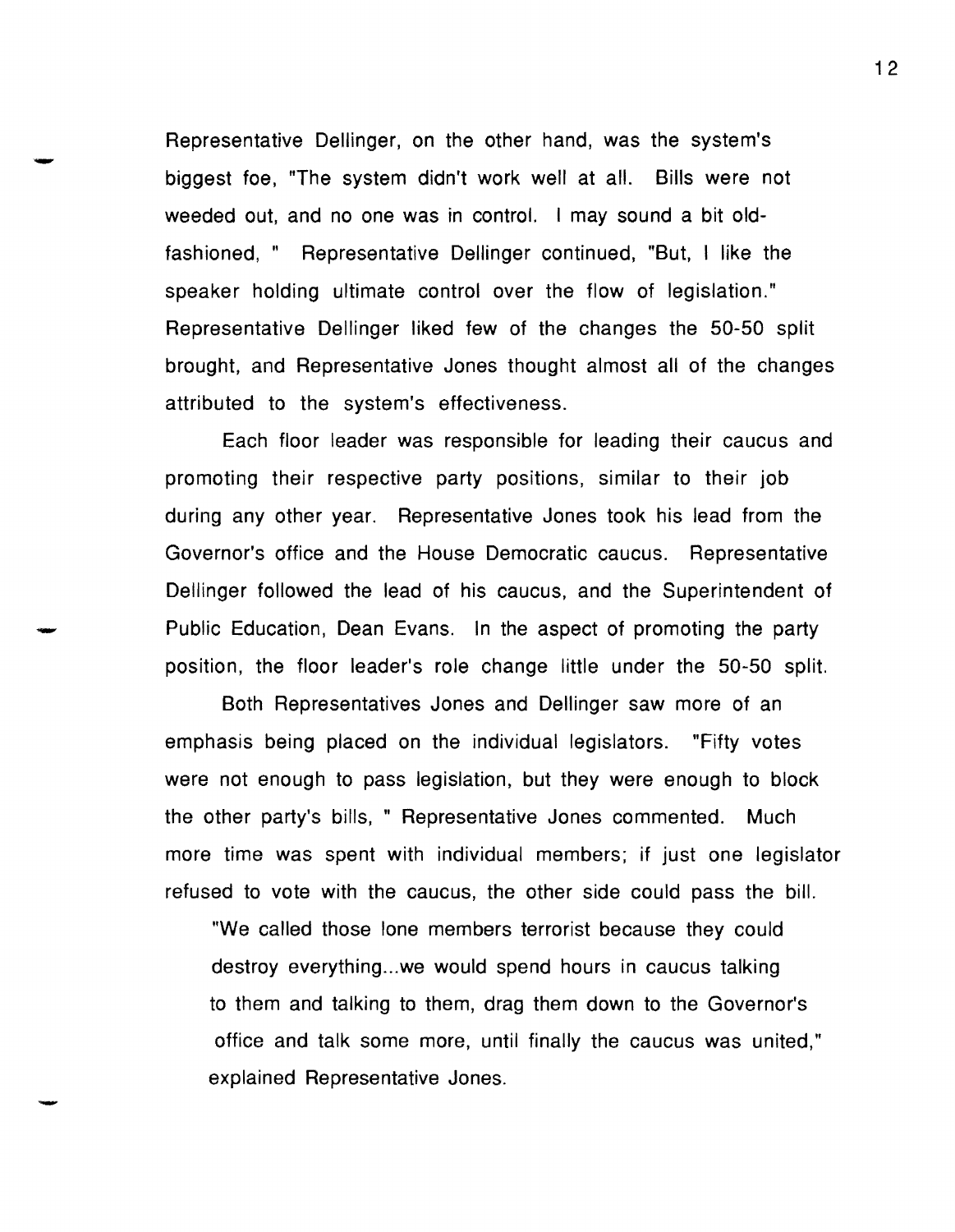Legislative members were placed at the doors to-and-from the chamber to keep track of members leaving. It was essential everyone's whereabouts were known at all times, in case 50 members were needed on the floor. During the co-system, the impact one legislator could have on the system was felt drastically. **The Co-Ways & Means Chairmen:** 

Representatives Bauer and Kiely concurred that their jobs were easier in the "working together" relationship the co-system offered. Under the dual-control of the Ways & Means committee chairmanship, Representative Bauer was promoted half-a-step from ranking minority member, and Representative Kiely was demoted half-a-step from holding the sole chairmanship, Representative Bauer noted. "Sharing the power and responsibility, not only made the job easier, but better," added Bauer. Representative Kiely felt his job was easier as co-chairman because the traffic through this office was cut by approximately 70%. "Normally, between 300 and 400 bills are assigned to the Ways & Means committee in a session, and the chairman is lobbyed by everyone," Kiely explained. During the 50-50 split, Kiely handled the Republican bills and Bauer dealt with the Democratic legislation. Representative Kiely maintained that his job was also easier under the co-chairmanship because the Governor was a Democrat. "It is the responsibility of the Ways & Means chairman to protect the Governor, if you are of the same party, and that can be a big job depending on the Governor, " Representative Kiely finished, "Representative Bauer felt that pressure."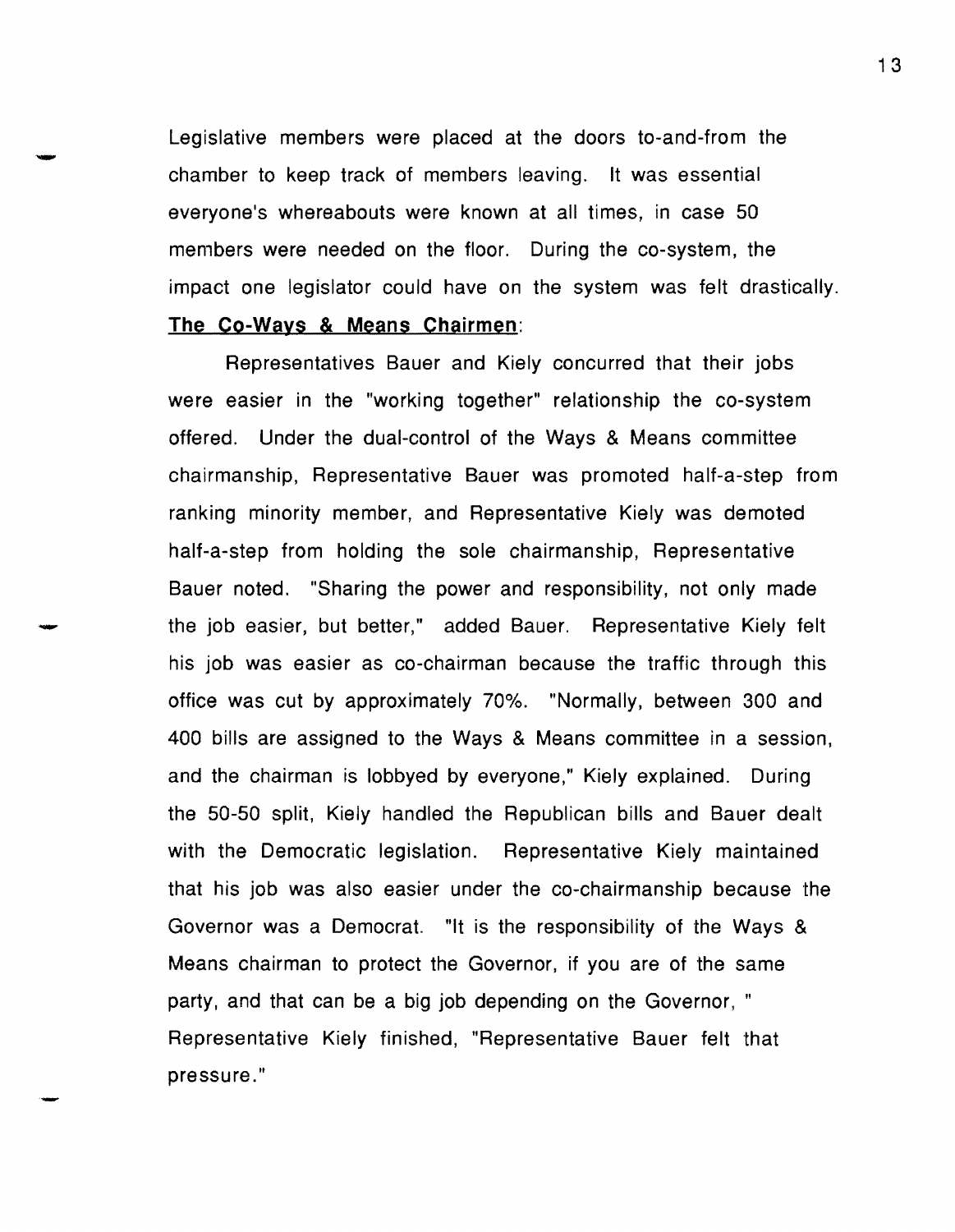During the 1989 session neither Representative Bauer nor Representative Kiely resorted to using their "wild cards" to hear bills the other chairman did not want to hear. The first session went smoothly, and the chairmen respected and cooperated with each other. The 1990 session went equally as well in the beginning. Representative Kiely scheduled a final committee meeting using his ten "wild cards" to hear Senate Republican bills. Representative Bauer had no more bills to hear, and as a result, he refused to honor Representative Kiely's "wild cards". Representative Kiely declared, "I scheduled the meeting like the rules allowed, but because the bills were controversial and Representative Bauer did not want to vote on them, the Democrats did not attend the meetings." Aside from the final battle, however, both co-chairmen felt the spirit of cooperation allowed the system to function effectively.

# **The Senate Party Leaders:**

Senators Garton and Neary pinpointed the same problem with the House co-system structure. "We could never deal with anyone in charge because it changed everyday," Garton commented. Senator Neary echoed Senator Garton's impression by saying, "There was no cooperation, it was out of the Senate's hands. When discussing which days to be in session, we were at their mercy. The speakers make the decisions, and we had to go along or waste session days." Neither Senator Garton nor Senator Neary thought the co-system operated very effectively, especially in 1990. The dual-control system required constant compromise and cooperation, something that just did not occur as much as necessary, both men asserted.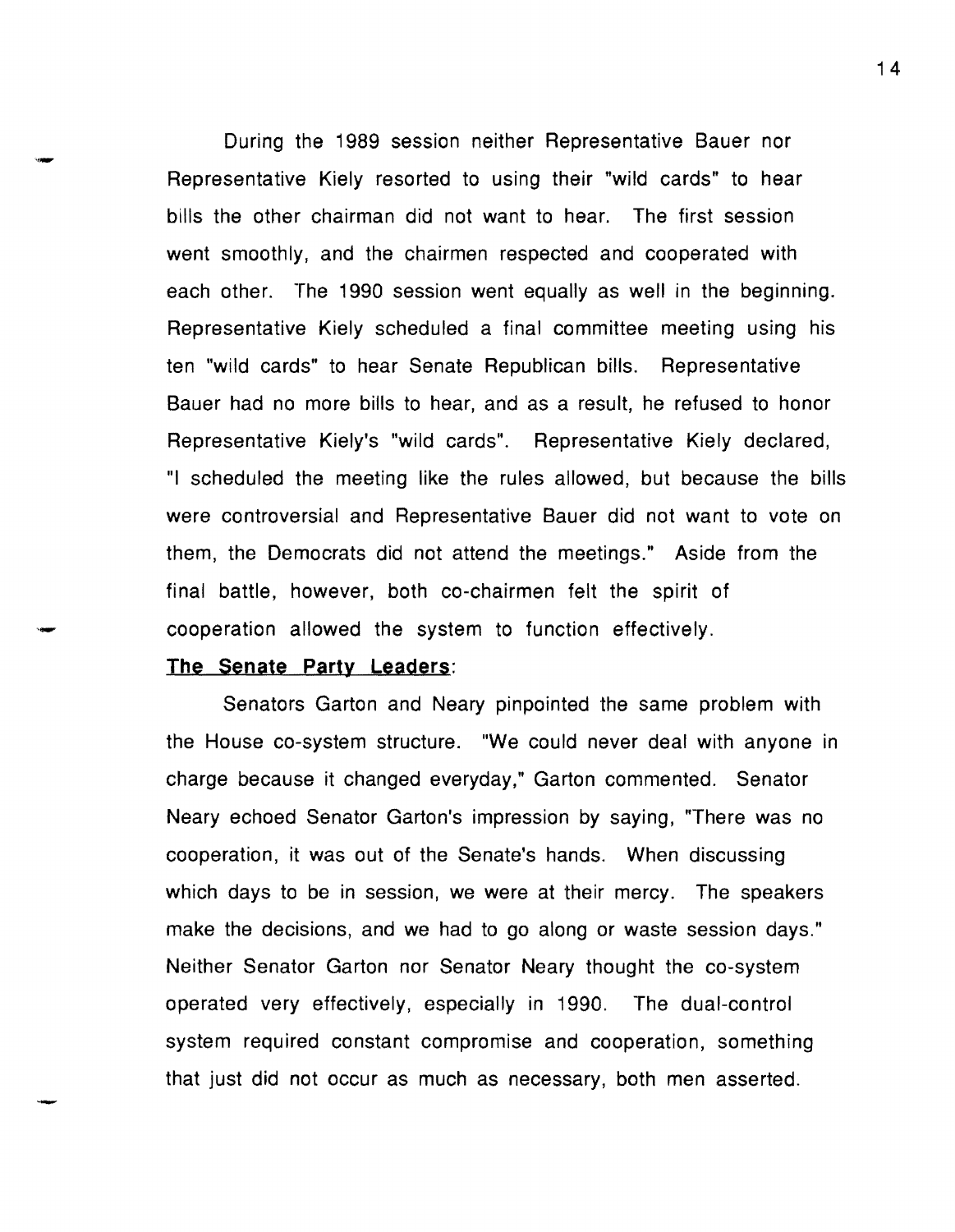Good points that the Senate party leaders saw with the co system were the reforms in the speaker's powers. "The Senate members enjoy controlling the fate of their own bills, and it was probably a good step for the House to make those changes," Senator Neary affirmed. "It's not good for the process for one man to wield so much power," Senator Garton concluded. The individual members assume more responsibility and are more accountable when they have control of their own bills," Senator Garton continued. Overall, Senator Garton and Senator Neary felt the co-system was ineffective, but not all bad, there were some good results."

# **Conclusion:**

Did Indiana set a new landmark in governmental history? Representative Mannweiler would not go that far, but he did feel that we survived and were "effective in doing the job required under very difficult circumstances." Good, bad, or indifferent, the legislature leaders agreed Indiana definitely set a precedent for itself. Most of the legislators interviewed, though not completely thrilled with the dual-control form of government, felt it was a workable system. The eight legislators agreed the system was effective based on what was accomplished--the budget, important legislation, and the mere fact that the state survived.  $$ effective the system was depended largely on which legislator you asked. With the exception of Representative Jones, the legislators formed a consensus that the state operates better when someone, whatever the party, is in control. Valuable lessons of cooperation and compromise between the two political parties were learned during the co-power system. Whether the system is deemed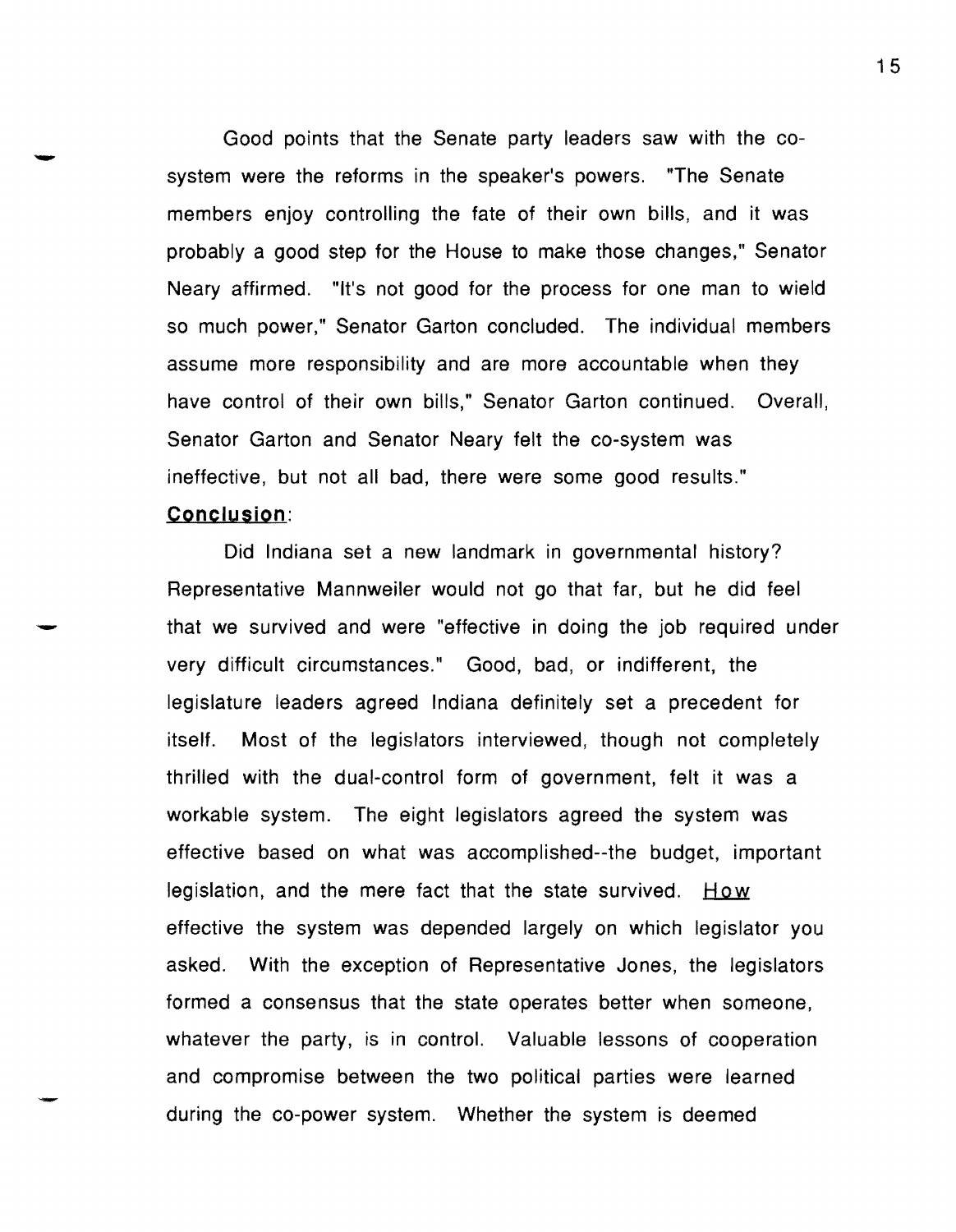effective or ineffective, those important lessons should not be<br>quickly forgotten.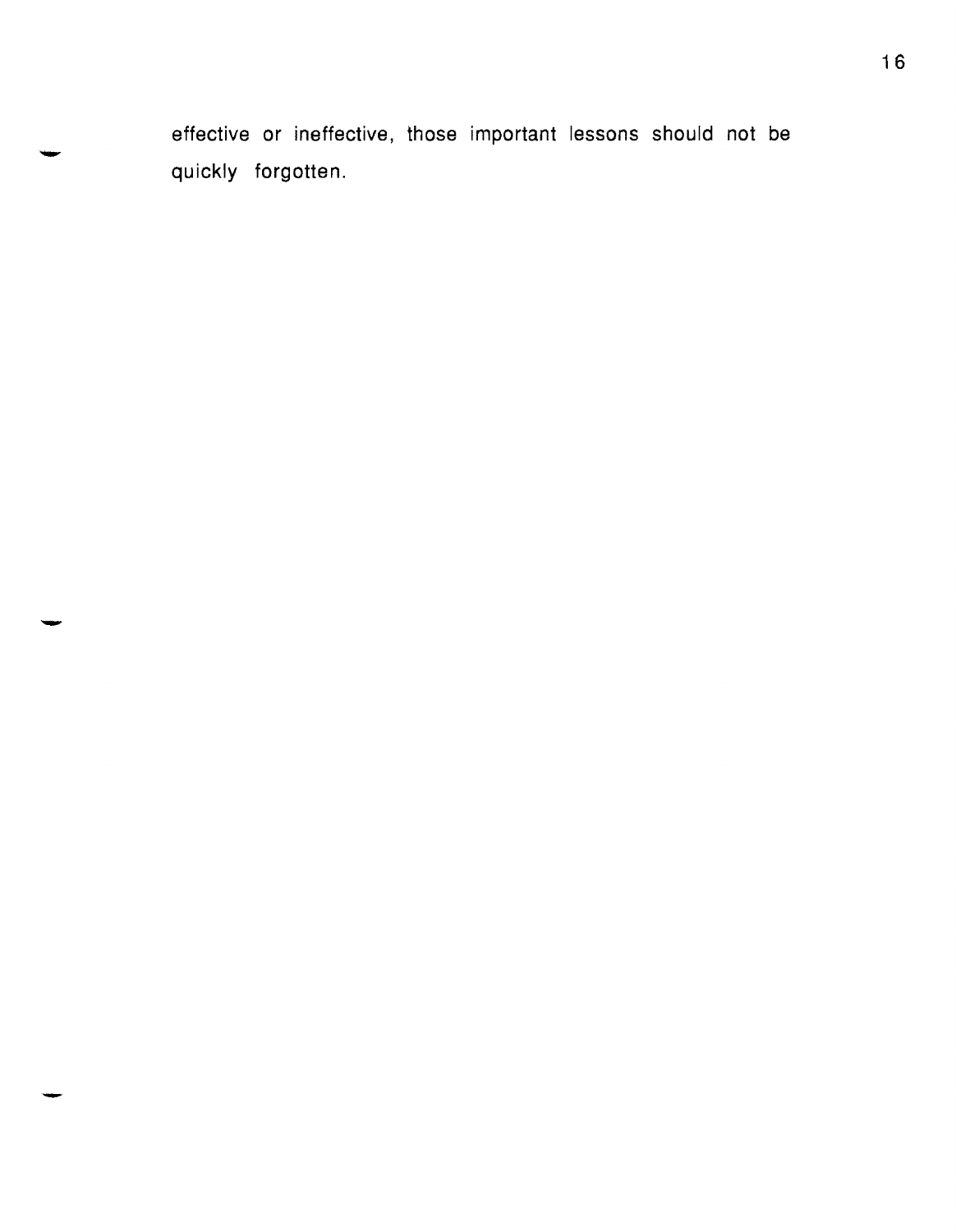# Works Cited

Bauer, Patrick. State Representative. Personal Interview. 11 April 1991.

Blum, Peter. "Historic House power sharing deal cost added \$1.9 million." The Indianapolis News. 18 July 1989, Sec. A, p. 1;p. 6. Comparative State Politics Newsletter. Vol. 1 No.1, October 1979. Comparative State Politics Newsletter. Vol. 1 No.4, May 1980, p. 15. Dellinger, Richard. State Representative. Personal Interview.

11 April 1991.

Garton, Robert. State Senator. Personal Interview. 22 April 1991. Indiana House and Senate Journals. 1989-1990.

Jones, Stan. State Representative. Personal Interview. 18 April 1991. Kiely, Patrick. State Representative. Personal Interview. 18 April 1991.

Mannweiler, Paul. State Representative. Personal Interview. 18 April 1991.

Neary, Dennis. State Senator. Personal Interview. 22 April 1991.

Newland, James G., Jr. "Dual speakers produce surprising harmony."

The Indianapolis Star. 13 March 1989, Sec. C, p. 1; p. 2.

- Phillips, Michael. State Representative. Personal Interview. 11 April 1991.
- Traub, Patrick. "House's 50-50 split has left legislature exhausted." The Indianapolis Star. 11 March 1990, Sec. F, p. 4.
- Traub, Patrick. "Refinements likely in House power agreement." The Indianapolis Star. 14 May 1989, Sec. F, p. 4.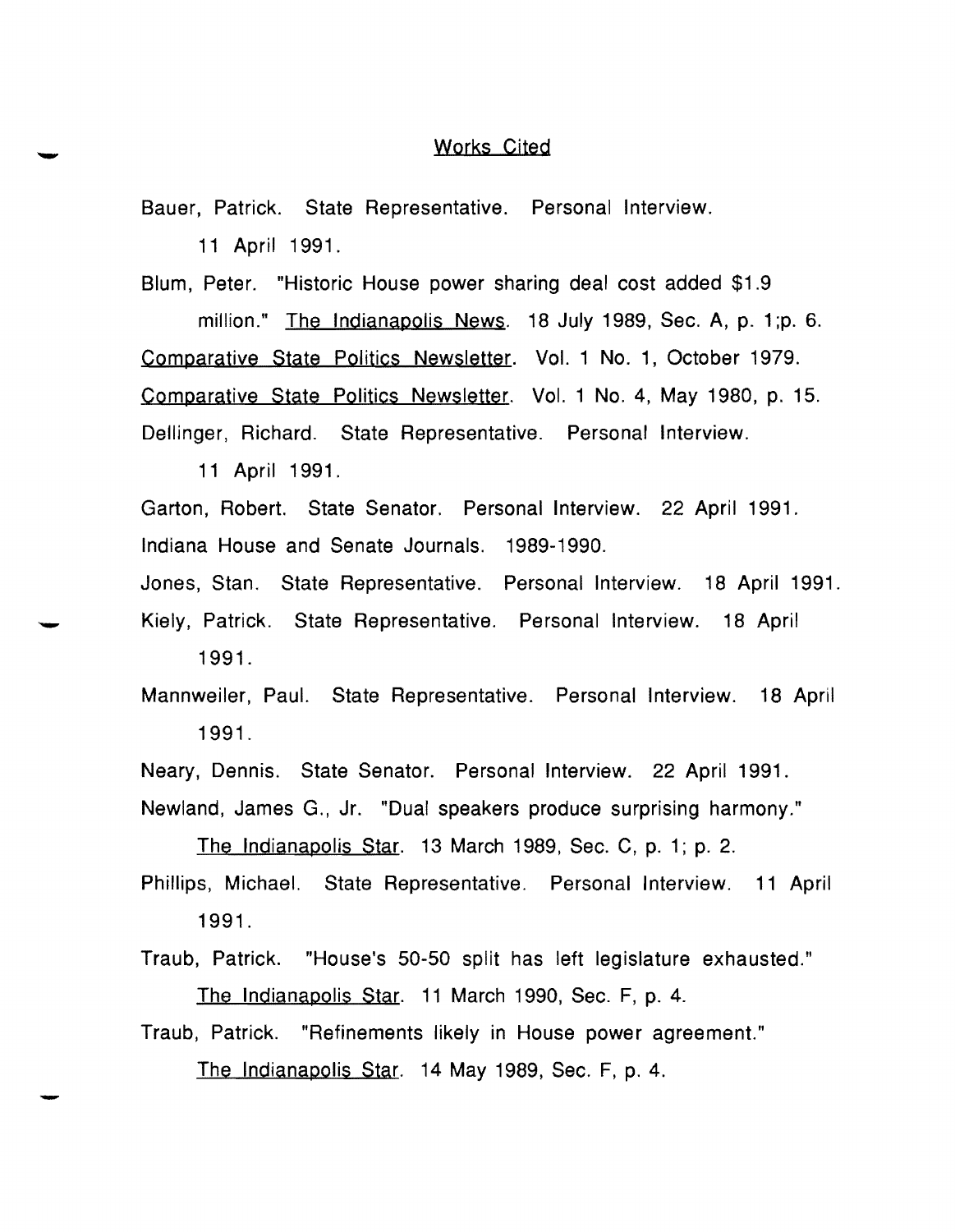# **Bibliography**

- Bauer. Patrick. State Representative. Personal Interview. 11 April 1991.
- Blum, Peter. "Historic House power-sharing deal cost added \$1.9 million." The Indianapolis News. 18 July 1989, Sec. A, p. 1; p. 6.
- Blum, Peter. "Members of the House continue power fight." The Indianapolis News. 23 Nov. 1988, Sec. A, p. 1; p. 10.
- Comparative State Politics Newsletter. Vol. 1, No.1, October 1979.
- Comparative State Politics Newsletter. Vol. 1, No.4, May 1980, p. 15.
- "Co-Speaker suggests bills bypass Demo boycott." The Indianapolis News. 20 Feb. 1990, Sec. 0, p. 12.
- Dellinger, Richard. State Representative. Personal Interview. 11 April 1991.
- Garton, Robert. State Senator. Personal Interview. 22 April 1991. "House members savor new status." The Indianapolis Star. 25 Nov.
	- 1988, Sec. A, p. 8.
- Indiana House and Senate Journals. 1989-1990.

Jones, Stan. State Representative. Personal Interview. 18 April 1991. Kiely, Patrick. State Representative. Personal Interview. 18 April

- 1991.
- Legislative Services Agency--State House. Vertical File on the 50-50 split.
- Mannweiler, Paul. State Representative. Personal Interview. 11 April 1991.
- Neary Dennis. State Senator. Personal Interview. 22 April 1991.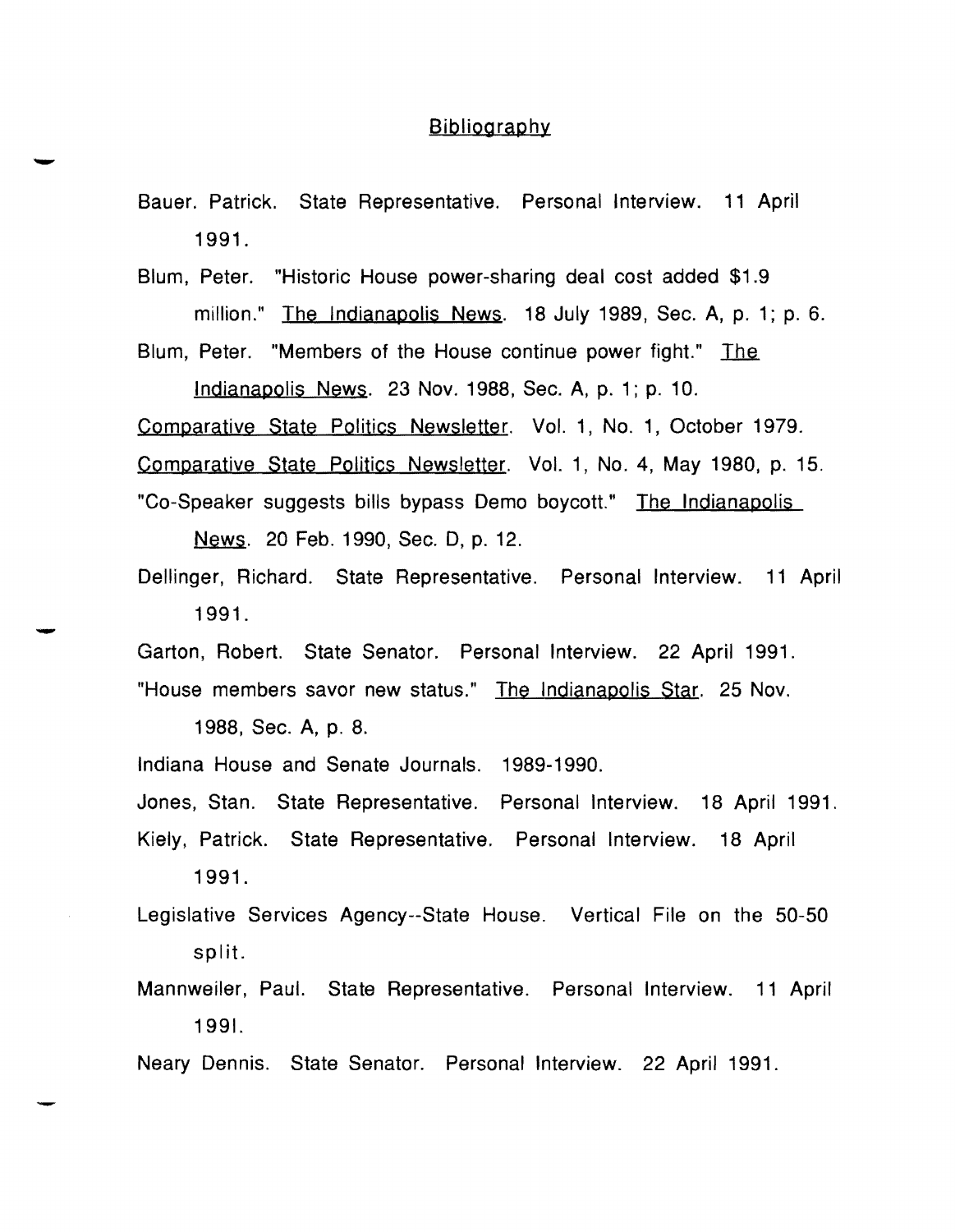- Newland James G., Jr. "Dual speakers produce surprising harmony." The Indianapolis Star. 13 March 1989, Sec. C, p. 1; p. 2.
- Newland James G., Jr., and David J. Remondini. "House power-sharing plan surprising many." The Indianapolis Star. 5 Feb., Sec. C, p. 1.
- Newland, James G., Jr., and David J. Remondini. "House approves cospeakers." The Indianapolis Star. 11 Dec. 1988, Sec. A, p. 1; p. 12.

Newland, James G., Jr., and David J. Remondini, and Patrick Traub.

"Agreement to alter House power structure." 25 Nov. 1988,

Sec. A, p. 1; p. 8.

- Phillips, Michael. State Representative. Personal Interview. 11 April 1991.
- Remondini, David J. "Divided House to elect co-speakers today." The Indianapolis Star. 30 Nov. 1988, Sec. C, p. 1.
- Remondini, David J. "50-50 House split weakening lobbyists' power plays." The Indianapolis Star. 2 April 1989, Sec. B, p. 4.
- Remondini, David J., and Patrick Traub, and James G. Newland. "House adjourns after failing to pick speaker." The Indianapolis Star. 23 Nov. 1988, Sec. A, p. 1; p. 8.
- Roberts, Bill. "Lawmakers do flips over House that did the splits." The Indianapolis News. 6 May 1989, Sec. A, p. 5.
- Traub, Patrick. "House's 50-50 split has left legislature exhausted."

The Indianapolis Star. 11 March 1990, Sec. F, p. 4.

Traub, Patrick. "Refinements likely in House power agreement." The IndianapOlis Star. 14 May 1989, Sec. F, p. 4.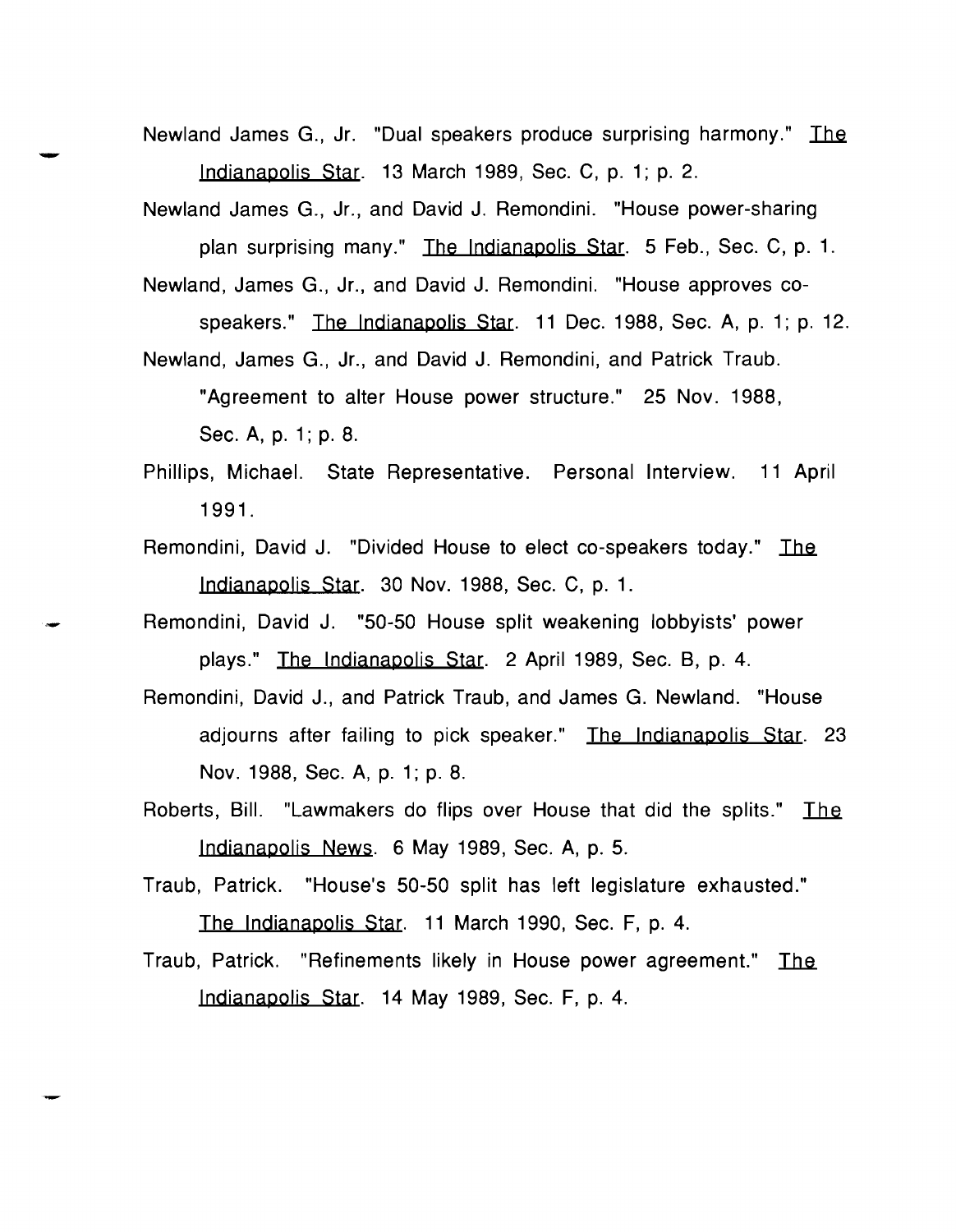- Apperdix I Memorandum of Understanding

> The following agreements and covenants are hereby entered by and between the Democratic caucus and the Republican caucus of the Indiana House of Representat i ves:

#### SPEAKER

1. There shall be a Democratic Speaker of the House of Representatives and a Republican Speaker of the House of Representatives who shall hold equal rank $\mathbf f$  and authority.

2. Each Speaker shall share equally the traditional powers of the Speaker except to the extent modified herein.

3. The powers of each Speaker shall be controlled by the Standing Rules and Orders as adopted by a constitutional majority of the membership.

4. The Democratic Speaker shall preside on one session day and the Republican Speaker on the next session day.

5. Each Speaker shall appoint the co-chairmen of statutory, standing and select committees. committee members. and conference committee members of his respective party.

6. Assignment of bills to committee shall be by agreement of the Democratic Speaker and the Republican Speaker. In the event that there is no agreement. then the Democratic Speaker shall assign bills authored by members of the Democratic caucus and the Republican Speaker shall assign bills authored by members of the Republican caucus.

### CLERK

There shall be a Democratic Principal Clerk and a Republican Principal Clerk. Each Clerk shall have equal rank and authority.

## COMMITTEES

1. Each standing. statutory, or select committee shall have co-chairmen who shall be equal in rank and authority.

2. Each co-chairman shall share equally the traditional powers of a committee chairman.

3. The standing committees shall be constituted with six (6) Democratic members and six (6) Republican members, except that Ways and Means shall have thirteen (13) Democratic members and thirteen (13) Republican members and Rules and Legislative Procedures shall have four (4) Democratic members and four (4) Republican members.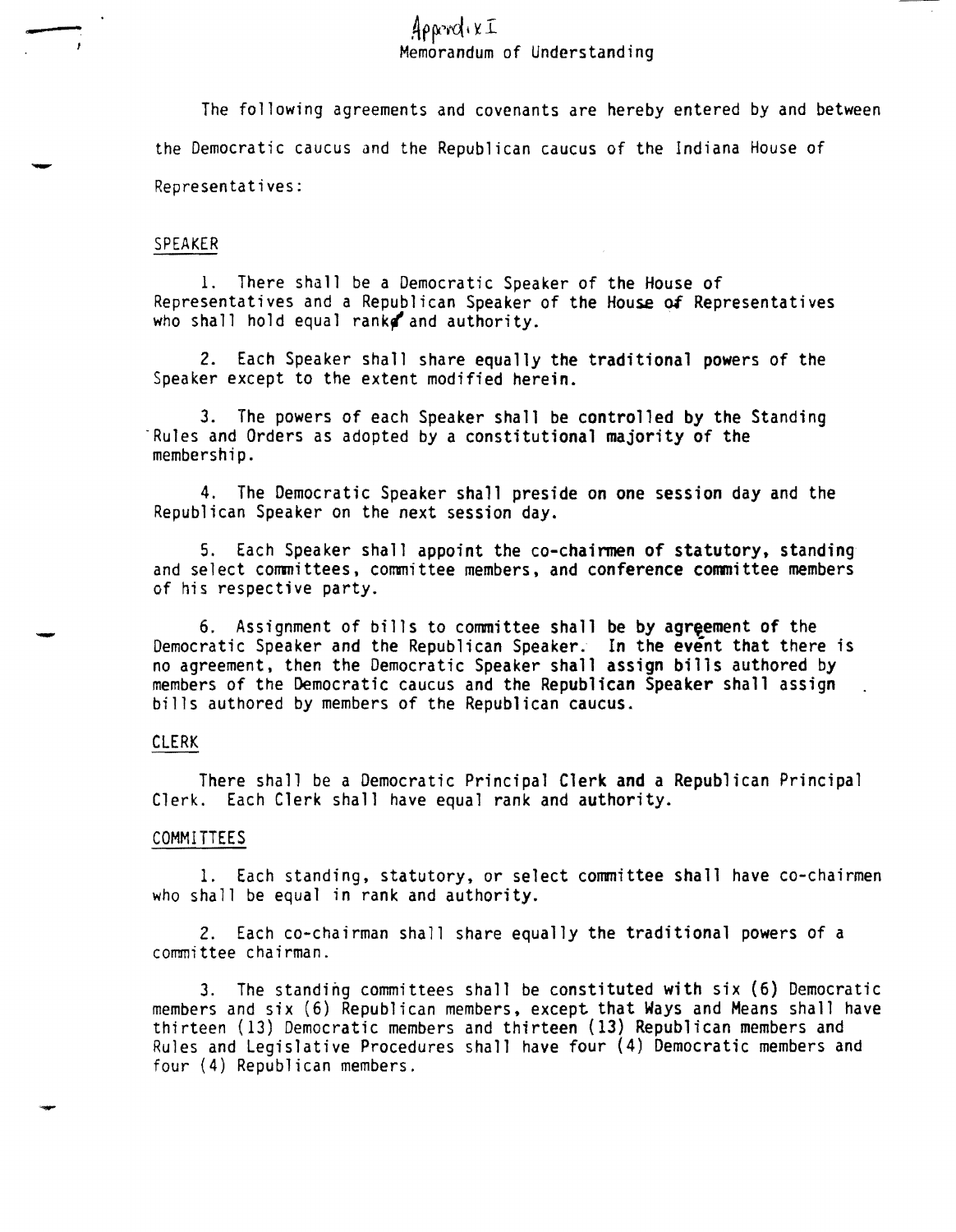4. The co-chairmen shall agree on the bills to be heard in the committee proceedings. If there is a dispute as to whether or not certain bills should be heard each co-chairman has the right to select a number of bill which represents five percent (5%) of all bills assigned to the committee or five (5) bills, whichever is greater, to be heard by the committee.

S. The co-chairmen shall agree on the number of bills to be heard at any committee meeting. Each co-chairman shall then select one-half of the specific bills to be heard.

6. A tie in the vote of a committee on a bill shall result in the bill being reported to the membership without recommendation.

### READING OF BILLS

Each member shall have the right to call any bill on which that member is an author or sponsor to the floor for action on second or third reading.

Dennis Heeke Dan Stephan